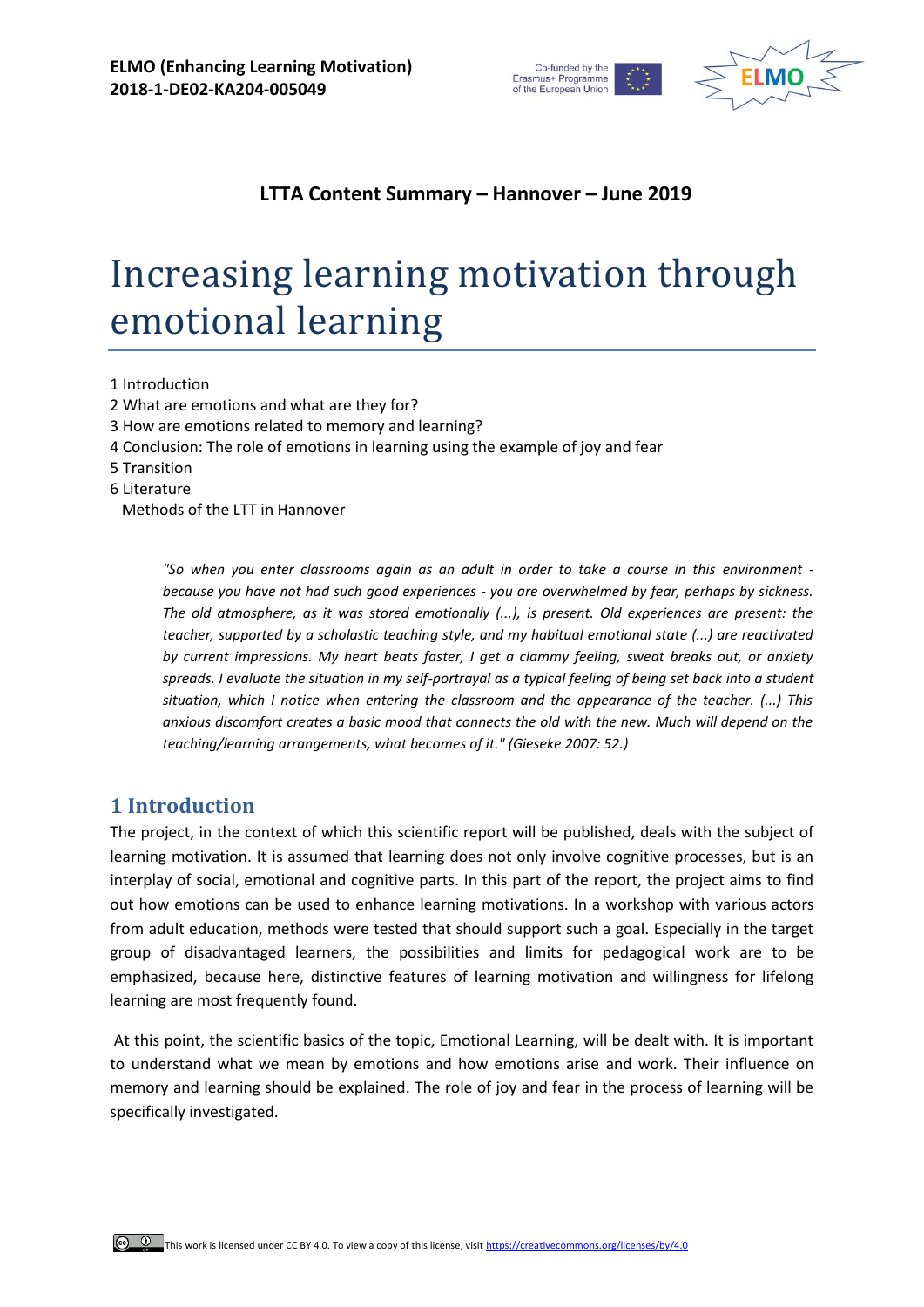



## **2 What are emotions and what are they for?**

If one first enters the subject of emotions in a neurophysiological way, the need for a basic definition of emotions is obvious. In many languages, including German, we differentiate between the terms emotion and feeling. In the following we will deal with the concept of emotion in order to avoid misunderstandings. Briefly a few words about the distinction:

Emotion describes an affect, or also a movement of mind (see Schischkoff 1991). It is a psychophysiological, also physical phenomenon that is triggered by the conscious or unconscious perception of an event or situation. The psychophysiological reaction consists of physiological changes, specific cognitions, subjective emotional experience and a human behavioral tendency. It sometimes withdraws from linguistic comprehension.

The feeling of a feeling, in turn, describes the most diverse psychological experiences and reactions that can be described, such as fear, anger, comedy, irony as well as compassion, jealousy, fear, joy and love.

Antonio Damasio also clearly distinguishes between "emotion" and "feeling". He has defined the two key terms in the context of modern neurobiology as follows:

"Emotions are complex, largely automatic programs for actions designed by evolution. These actions are supplemented by a cognitive program that includes certain thoughts and forms of cognition, but the world of emotions consists mainly of processes that take place in our body, from facial expression and posture to changes in internal organs and environment. Feelings of emotions, on the other hand, are compound perceptions of what happens in our body and mind when we have emotions. As for the body, feelings are not the processes themselves, but images of processes; the world of feelings is a world of perceptions expressed in the brain maps". (Damasio 2013: 122)

This distinction is necessary in the context of a scientific examination of the phenomenon of the significance of emotion for learning, but at this point this brief classification and definition should be sufficient, although this complex subject area certainly would yield much more.

## **3 How are emotions associated with memory and learning?**

In educational sciences, the study of the significance of emotions for learning has a very long tradition. Hundreds of years ago, various scientific trends were already dealing with the significance of emotional aspects for human development. All these movements had in common the insight that emotions are to be seen in the context of the holistic view of human beings and their education (cf. Hascher 2009: 81f.).

Three pedagogical principles can therefore be deduced:

- 1. emotions are core elements of the human being
- 2. emotions form (therefore) a central basis in pedagogy
- 3. emotions themselves are goals of education and training (cf. ibid.: 84)

First of all, there were studies on the effects of fear and pressure to perform and how they affect learning behaviour. Other emotions were rarely treated.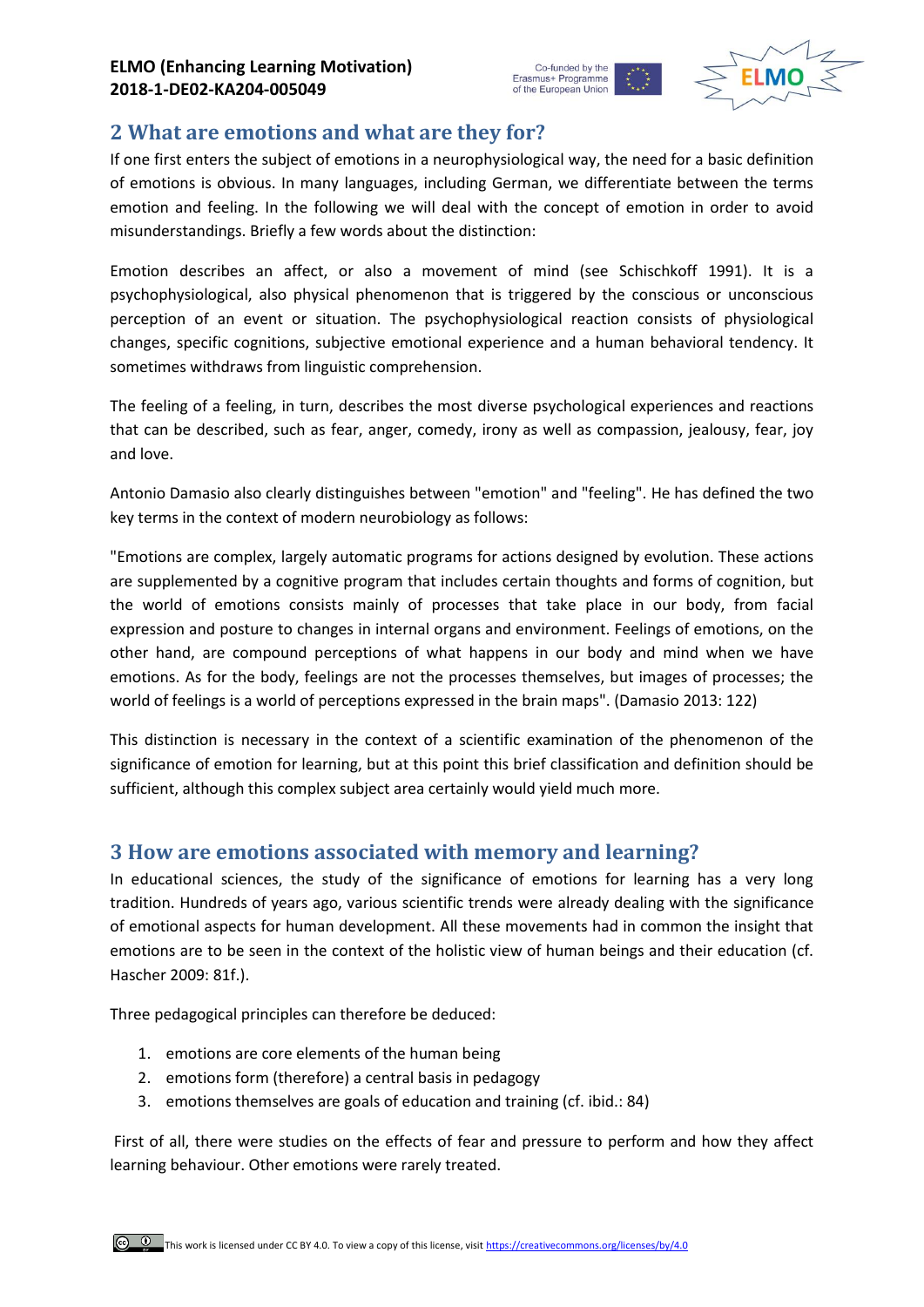



Different connections can be drawn between neurobiology and educational research and common consensus can be established.

Emotions are involved in the construction and organization of memories in long-term memory and they determine which knowledge we bring back to consciousness at a certain point in time. Moods (long-lasting emotions) and short-term emotions affect our thinking in three ways:

- Through the emotional content of the object that we perceive
- By our state of mind at the time of both saving and recalling the information
- Feelings (fear, grief, joy, anger, etc.) influence what information is stored in a particular situation.

This makes clear the importance of the condition at the time of perception for the networking of information in the brain. Also relevant is the fact that both positive and negative feelings can promote or interfere with the process of memory formation.

Claudia Wassmann writes in her book "die Macht der Emotionen" what emotions are and how they affect areas such as learning and memory. According to her, fear is an important emotion from an evolutionary point of view, which helps to achieve maximum performance in risky situations. The "tunnel vision" helps us in dangerous moments to notice important details extremely precisely and to act very fast. The consensus in research is that fear narrows perspective and can be helpful in the short term: This form is called panic fear. A certain degree of nervousness before an exam can therefore be beneficial.

The researchers agree, however, that fearful pondering hampers the performance of the working memory and is therefore rather negative for learning: networking and retrieval of learned contents are affected by permanent stress. The reason for this phenomenon is that brooding and circling thoughts take away the place in our short-term memory that learning content could occupy, explains Wassmann. In short, learning with a full head is rarely a good idea: we read a sentence ten times and still haven't really grasped the meaning - in psychology one would say that automatic information processing is interrupted over and over again. And that still costs us time.

Researchers had test persons perform exercises in their experiments and measured their brain functions. The areas for cognitive and emotional processing were equally active in the beginning. The only measure that led to a reduction in emotional activity in the brains was to repeat the same tasks. And when the participants knew the task very well, the emotional processing was reduced and the cognitive processes came to the foreground.

The efficiency and thoroughness of problem solving are in turn favoured by a mildly positive mood.

Emotions reinforce the formation of memories when we learn things that match our mood. Positive things are remembered better when we are in a good mood and vice versa. This phenomenon is called mood-congruent learning or mood-dependent remembering.

The next highly relevant aspect in this context is that emotionally charged events are remembered better than something that has no emotional value for the individual (cf. Wassmann 2002: 96ff.).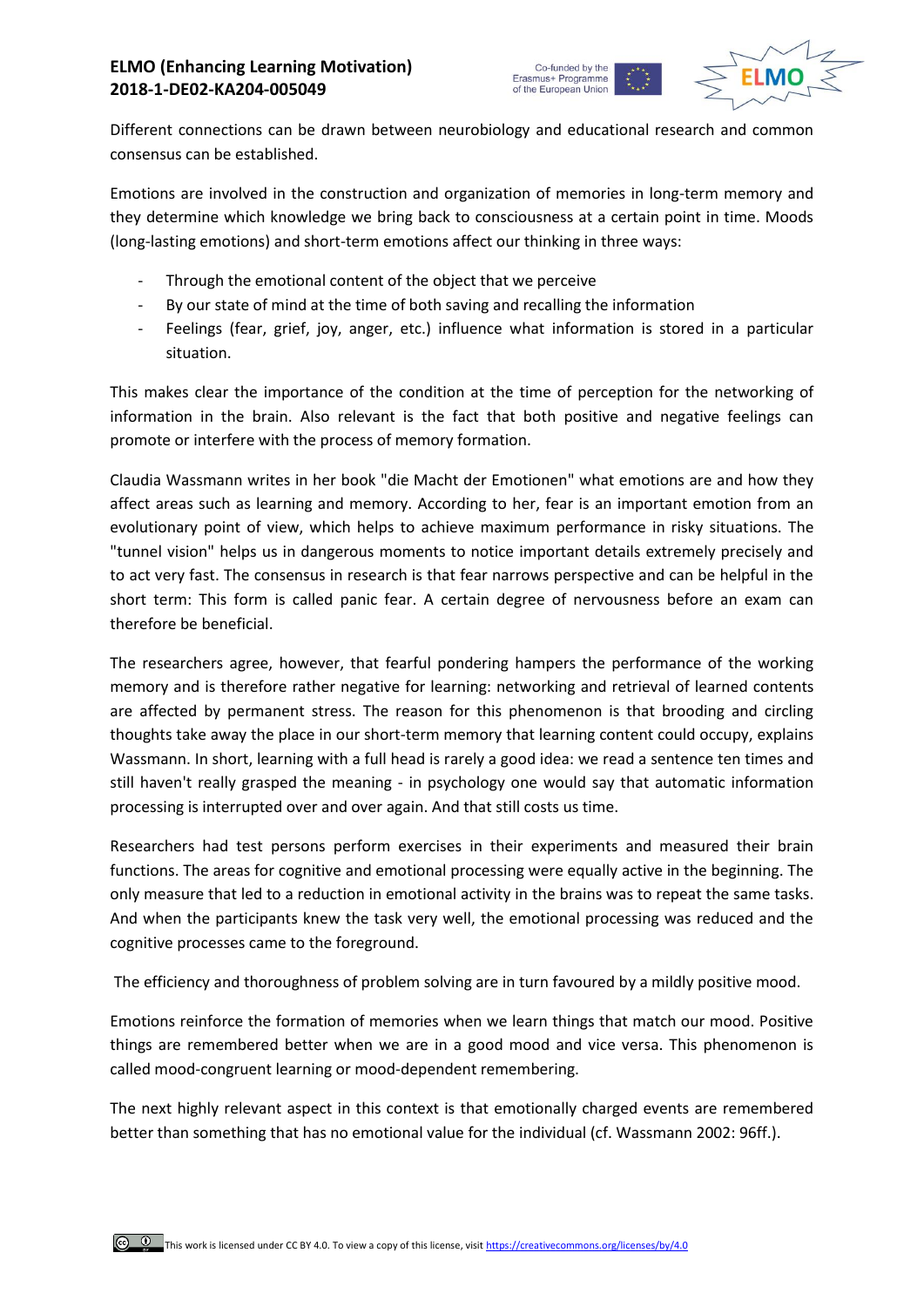

## **4 The role of emotions in learning using the example of joy and fear**

According to McDougall (1933), emotions have the following three components: Knowledge, Affect and Striving. When someone experiences sadness over the loss of self-acceptance when learning a foreign language, it is accompanied by an awareness of one's own person. This may express itself in discouragement and dejection, and will most likely lead to a lack of confidence in learning. But this can also lead to other reactions such as aggression or envy, because you may realise that you are excluded from a certain but crucial world.

Individual patterns of action are always filled with emotional knowledge and stored accordingly. Thus they influence every learning process. This means, in reverse, that for a lively, individual learning biography it is of great importance for subjective action to have direct access to one's own emotions (cf. Gieseke 2007: 55.).

Joy and fear are opposing emotions which, according to Gieseke, mark the poles for learning activities. In psychological emotion research, fear as fear of school, fear of failure and fear of performance is the area that has been studied most broadly. In contrast, this does not apply to joy. So the question is obvious whether school is an institution that makes people anxious.

In order to investigate how joy and fear affect the educational process, these emotions should be examined more closely.

Joy, according to Gieseke, makes you feel light and satisfied. It often occurs at the goal of desires, i.e. when one has achieved something, in terms of personal or group performance. These can be learning successes, educational qualifications or the completion of a creative project. However, these aspects do not guarantee joy. Joy makes you more self-confident, vital forces increase, you smile or laugh. One feels understood, loved and used and recognises one's own abilities. Joy and interest are closely connected. Potentials for learning can result from the accompanying increase in activity. Not only mental, but also physical activity can trigger joy. If we are in a flow, i.e. if our whole personality is interested in one thing, another person or concentrates on one activity, then joy is often nearby. This means that it is not only about degrees and certificates, but also about the way to get there if we are interested.

Intrinsic learning interests are fundamentally supported by these positive emotions.

The dark side of joy lies in the glee. When the failure of the other (often envied) persons encourages, amuses or satisfies us. This is often due to a lack of self-confidence and an imbalance in one's own life. A non-reciprocal rivalry is often found in school and work contexts, which can lead to bullying. This is because, according to Gieseke, too much depends on school qualifications. As there is constant measurement and competition in working life, job references are written and employees are described as human capital, enthusiasm and spontaneity often cannot develop here. You can only feel real joy at work if your individual talents can be used, if there is an inner and outer independence and if you can pursue your tasks in self-respect, for which you are also appreciated. Joy comes when the work is interesting. That's what it is when one's own skills are tested and one is active in creative work. The permanent appropriation and expansion of one's own interests, i.e. the process of self-education, is a source of joy. As a result, it is a matter of keeping the balance between performance thinking, claims and needs control (cf. Gieseke 2007: 59ff.).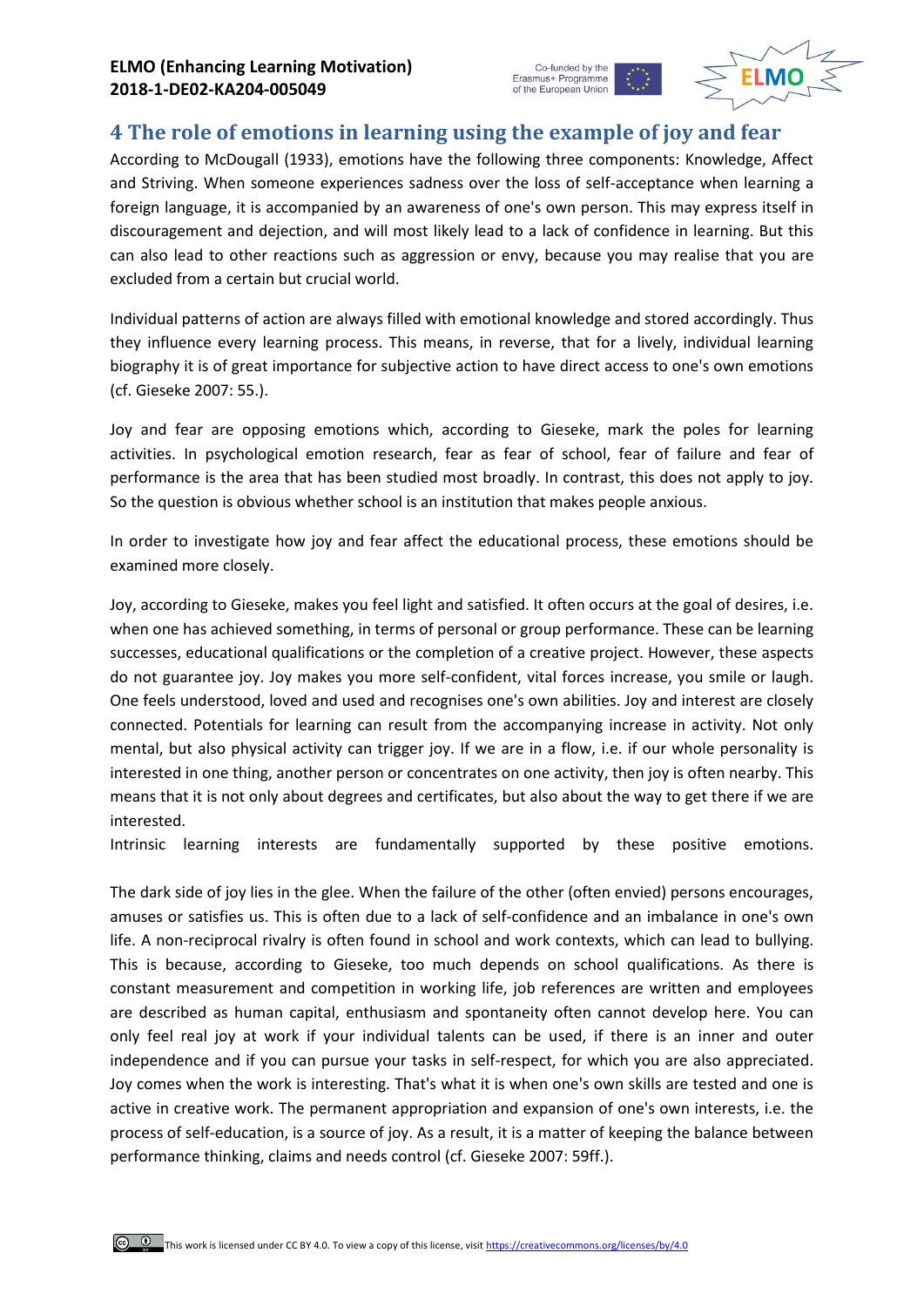#### **ELMO (Enhancing Learning Motivation) 2018-1-DE02-KA204-005049**





Fear, in turn, is a paralyzing, narrowing emotion, as opposed to joy, which is expanding. With a feeling of helplessness one lacks a view of available resources to solve a problem. At the same time, however, fear can have an activating effect like a warning function when it is followed by excitement.

Gieseke refers in the following to a study that deals with fear as a factor in lifelong learning. The results show that adult education is always linked to previous school experiences, both positive and negative - as soon as learning arrangements, institutional constellations or commitments are similar, these experiences are activated. Often, participants in adulthood compensate for school trauma and related emotions such as grief, anger or envy. This is because the central educational events in life are qualifications, skills and their valuation by others.

Fears can already be triggered when entering a class-like room, when observing certain table constellations in the learning room or with certain forms of teaching/learning. The room climate and situational conditions play an important role in adult learning. Fears and well-being have an important spatial dimension. Group constellations that remind one of class associations are also often fraught with fear, as are test and inquiry situations. Gieseke points even further: fear of proving situations is directly relevant for continuing education (cf. Gieseke 65ff.).

## **5 Transition:**

- Lifelong learning is closely linked to emotions, as adults take their experiences and memories with them into the course or seminar.
- Space and teaching arrangements play an important role in adult education
- Vocational education and training must arouse interest in order to create joy and strengthen learning outcomes and thus the whole person of the learner. Creative development and the promotion of self-efficacy should be included in pedagogical planning and action.
- Fears (fear of appearances, of self-assertion, of devaluation and inferiority) should be the subject of further education and should be researched more closely in the context of lifelong learning.
- Performance anxiety is social anxiety and affects well-being and living together with others. It has arisen from the socially constructed living conditions of the competitive society. Adult education can develop approaches here, not only for specific learning goals and degrees, but for the common good and the mental health of the learners. The critical examination of the mechanisms of the fear-promoting society should play a role here.

This is exactly where the ELMO project comes in. In the methods of our workshop below we have consciously dedicated to creating joy. Particularly in the "Chair Tilting" method, the difficulty of the fear of performance control was called up by the participants. Also in the other methods the participants noticed that experiences and fears from school times can influence the events very strongly especially with disadvantaged learners. With this target group it is imperative to consider the emotional components of learning and especially of the learning setting and to react appropriately.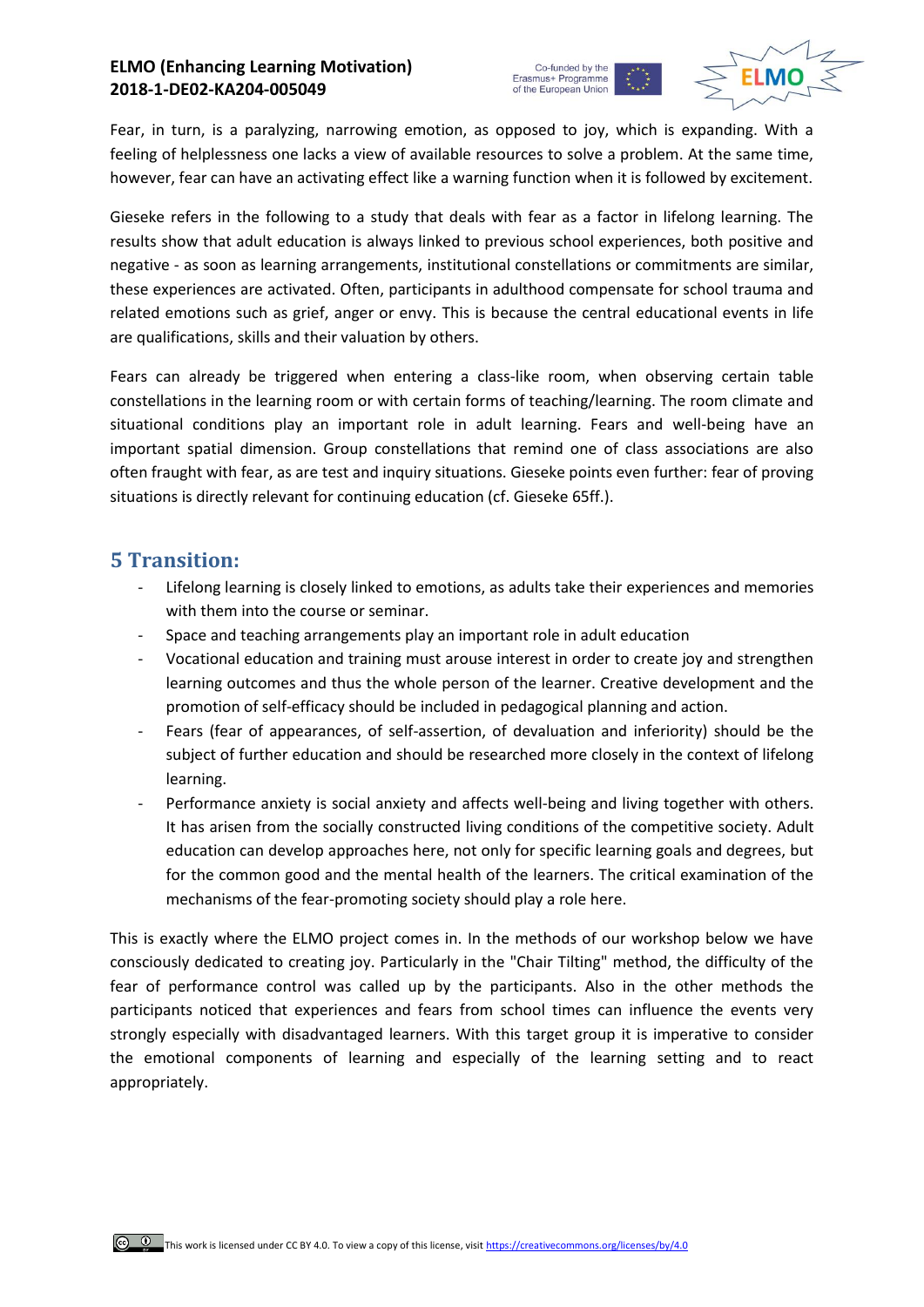

### **6 Literature**

- 1. Damasio, A.(2013). Selbst ist der Mensch: Körper, Geist und die Entstehung des menschlichen Bewusstseins. München: Pantheon Verlag.
- 2. Gieseke, W.(2009). Lebenslanges Lernen und Emotionen. Wirkungen von Emotionen auf Bildungsprozesse aus beziehungstheoretischer Perspektive. Bielefeld: W. Bertelsmann Verlag GmbH & Co. KG.
- 3. Hascher, T. (2009). Emotionen und Lernen. In H. Ganthaler, O. Neumaier, & G. Zecha (Hrsg.), Rationalität und Emotionalität (S. 81-96). Wien: LIT.
- 4. Schischkoff, G.(1991). Wörterbuch der Philosophie. 22. Aufl. Stuttgart: Kröner.
- 5. Spitzer, N. (2014). Emotionale Welterschließung. Die aktuelle Rolle von Emotionen und die kognitiven Therapien. Zeitschrift für Rational-Emotive & Kognitive Verhaltenstherapie, 25, 7- 24.
- 6. Wassmann, C.(2002). Die Macht der Emotionen. Wie Gefühle unser Denken und Handeln beeinflussen. Darmstadt: WBG.
- 7. Wilhelm Karl Arnold, Hans Jürgen Eysenck, Richard Meili: Lexikon der Psychologie. Herder, Freiburg im Breisgau/Basel 1971, Lemma Emotionalität.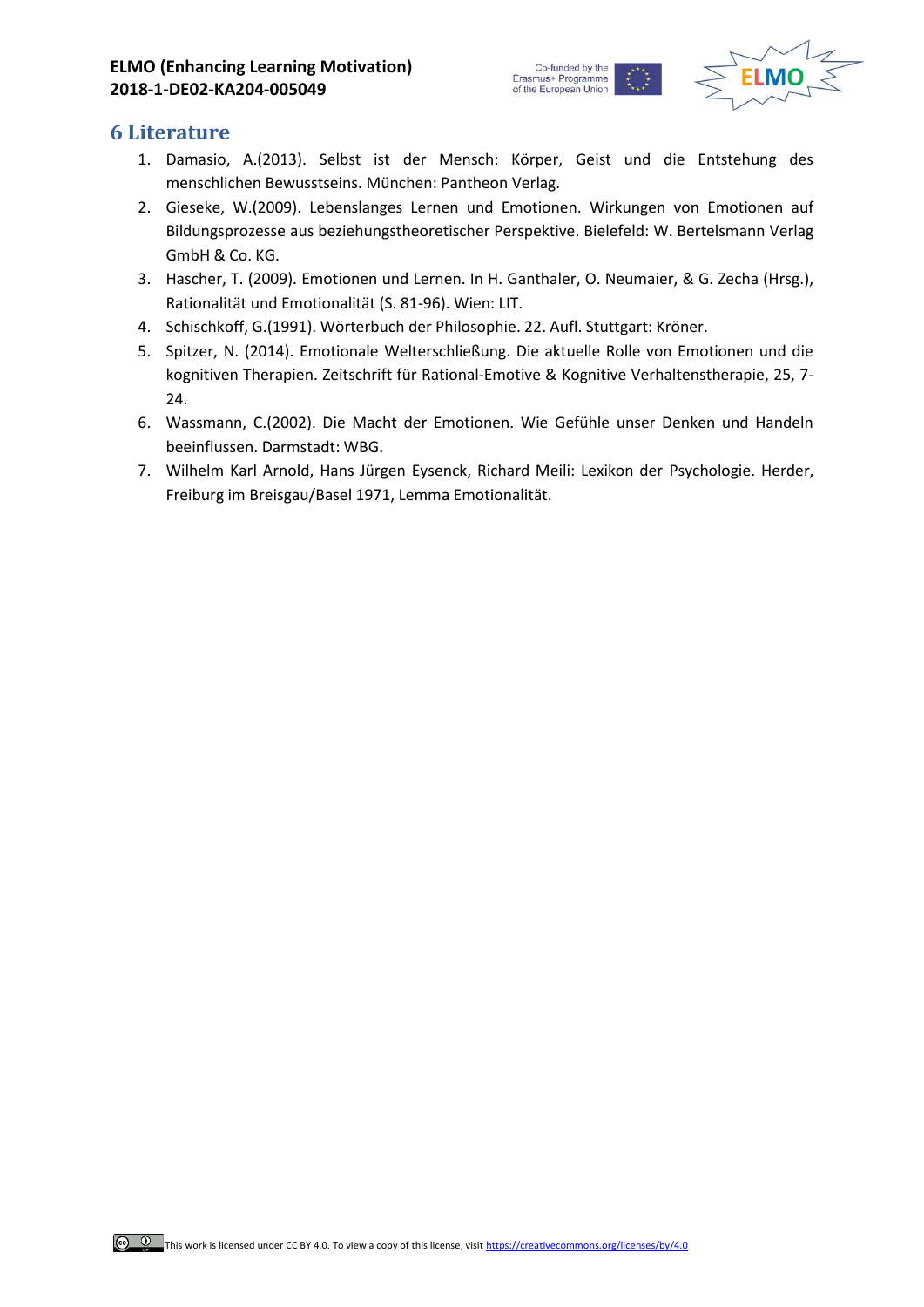



# Methods of the LTT in Hannover:

| <b>Method: Chair Tilting (Warming up)</b>     |                                                                                                                                                                                                                                                                                                                                                                                                                                                                                                                                                                                                                                                                                                             |  |
|-----------------------------------------------|-------------------------------------------------------------------------------------------------------------------------------------------------------------------------------------------------------------------------------------------------------------------------------------------------------------------------------------------------------------------------------------------------------------------------------------------------------------------------------------------------------------------------------------------------------------------------------------------------------------------------------------------------------------------------------------------------------------|--|
| <b>Basic idea (summary)</b>                   | Chair tilting is an interactive systemic method for training, coaching<br>and team development.                                                                                                                                                                                                                                                                                                                                                                                                                                                                                                                                                                                                             |  |
| <b>Goals</b>                                  | Team development, optimizing cooperation and processes, loosening<br>after a break, develop team collaboration and communication,<br>Improve team results                                                                                                                                                                                                                                                                                                                                                                                                                                                                                                                                                   |  |
|                                               | <b>Conditions</b>                                                                                                                                                                                                                                                                                                                                                                                                                                                                                                                                                                                                                                                                                           |  |
| <b>Target Group &amp; Group Size</b>          | Target group: Young adults, adults, disadvantaged learners (if there<br>are no physical barriers)<br>Group size: up to 30 participants                                                                                                                                                                                                                                                                                                                                                                                                                                                                                                                                                                      |  |
| <b>Material</b>                               | chairs                                                                                                                                                                                                                                                                                                                                                                                                                                                                                                                                                                                                                                                                                                      |  |
| Preparation                                   | A chair circle is formed. You need the same number of chairs as<br>participants.                                                                                                                                                                                                                                                                                                                                                                                                                                                                                                                                                                                                                            |  |
| Procedure                                     | The participants stand outside behind their chairs and hold the chairs<br>tilted forward in balance with their right hand.<br>The left hand is not allowed to be used. The chair stands on the front<br>legs. The task is to run around the chairs in a circle without tilting<br>them over.<br>It is also not permitted for a chair to be trapped between two others<br>and to "stand" by itself or for a chair to remain without a hand during<br>the course of a circle. The group must organise itself and set its own<br>pace.<br>In very small groups 2 rounds can be given from the outset.<br>As soon as a chair falls or the rules are broken, the whole group has<br>to go back to the beginning. |  |
| <b>Modification options</b>                   | It is not allowed to speak.<br>The speed must be increased.<br>The direction changes                                                                                                                                                                                                                                                                                                                                                                                                                                                                                                                                                                                                                        |  |
| <b>Evaluation</b>                             |                                                                                                                                                                                                                                                                                                                                                                                                                                                                                                                                                                                                                                                                                                             |  |
| <b>Tipps for trainers</b>                     | You should explain the context for this method. Otherwise the effect<br>might be different. It is important to explain that this method is used<br>to encourage the participants to work out a solution together and to<br>cooperate with each other.                                                                                                                                                                                                                                                                                                                                                                                                                                                       |  |
| <b>Questions for</b><br>evaluation/debriefing | What have you experienced, how did you proceed?<br>What does it take to work better? What were the resistances?                                                                                                                                                                                                                                                                                                                                                                                                                                                                                                                                                                                             |  |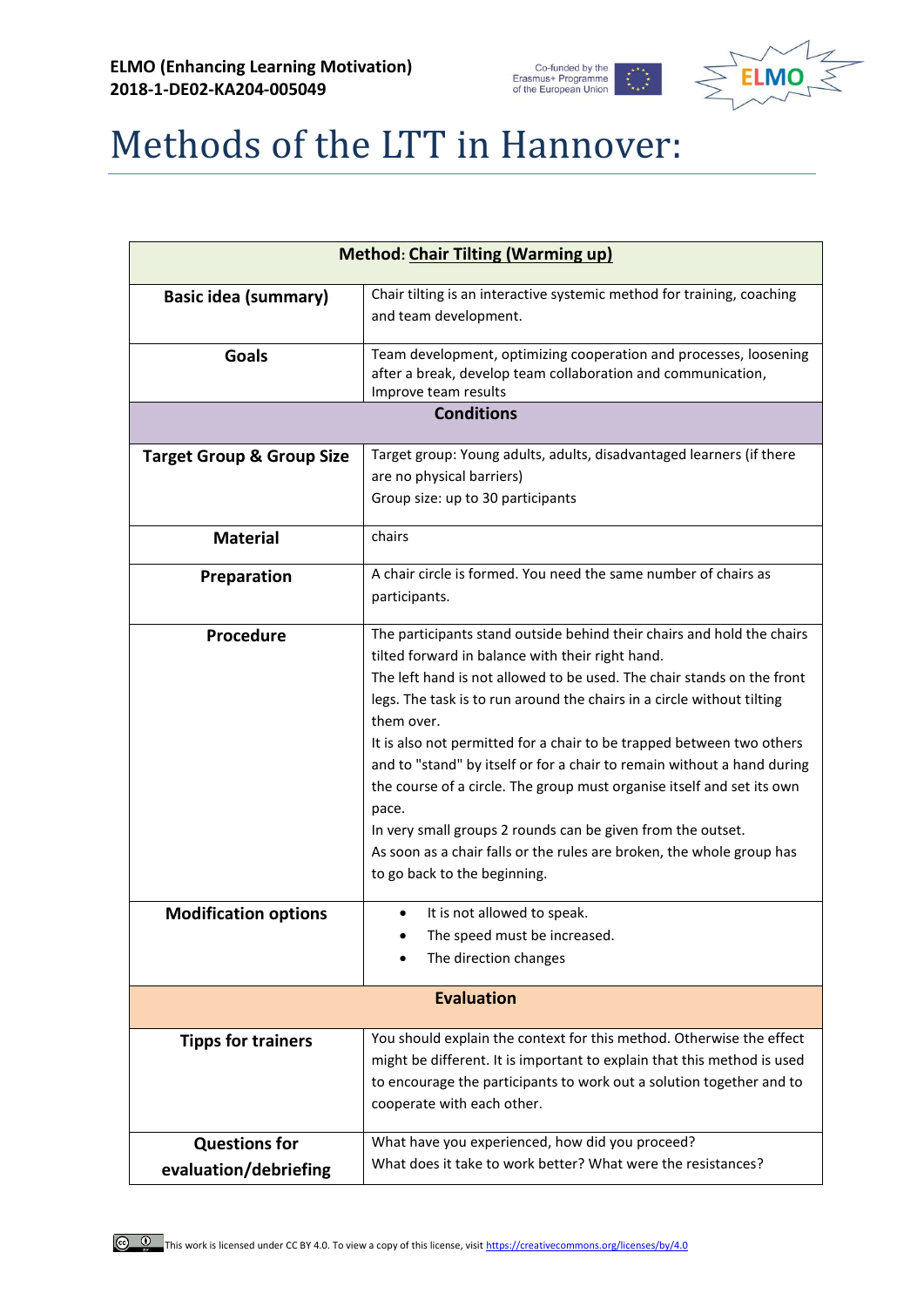



|                       | What was it like for those who dropped their chairs? What insights      |
|-----------------------|-------------------------------------------------------------------------|
|                       | can they transfer to everyday work? What does that have to do with      |
|                       | leadership? Who has taken the lead? How was that for you? What          |
|                       | was it like for the team to let him/her take the lead?                  |
|                       |                                                                         |
| <b>Other comments</b> | Here it is important to pay close attention to how the group reacts to  |
|                       | possible saboteurs. If it is always the same person who interferes with |
|                       | the flow, attacks may occur. It is important that the moderator keeps   |
|                       |                                                                         |
|                       | reminding the participants to remain silent.                            |

| <b>Method: Thumb Greeting (Warming up)</b>    |                                                                                                                                                                                                                                                                                                                                                                                                        |
|-----------------------------------------------|--------------------------------------------------------------------------------------------------------------------------------------------------------------------------------------------------------------------------------------------------------------------------------------------------------------------------------------------------------------------------------------------------------|
| <b>Basic idea (summary)</b>                   | A small method to achieve an immediate improvement of the<br>learning climate andl to make it visible is the so-called "thumb<br>greeting". It can be used at the beginning of a seminar or workshop<br>and very often it develops into a "self-runner" or ritual. After breaks,<br>on the next seminar morning or when new "team energy" is needed.<br>A very strong and emotionally powerful method. |
| <b>Goals</b>                                  | Improves learning atmosphere, creates nearness. Emotions through<br>touch have been proven to provide for relaxation, satisfaction,<br>serenity. Through this the willingness to learn grows! This method is<br>also useful for learning names.                                                                                                                                                        |
| <b>Conditions</b>                             |                                                                                                                                                                                                                                                                                                                                                                                                        |
| <b>Target Group &amp; Group Size</b>          | Target group: Young adults, adults, disadvantaged learners<br>Group size: up to 30 participants                                                                                                                                                                                                                                                                                                        |
| <b>Material</b>                               | No material needed                                                                                                                                                                                                                                                                                                                                                                                     |
| Preparation                                   | No preparation needed                                                                                                                                                                                                                                                                                                                                                                                  |
| <b>Procedure</b>                              | The moderator goes to the first participant and touches the tip of his<br>thumb with the raised thumb and says "Good Morning (NAME)". All<br>the others now greet each other in the same way. It is not so easy to<br>hit the other person's thumb, which in itself provides a lot of humour<br>and noticeably triggers relaxation in the room.                                                        |
| <b>Modification options</b>                   | You can use the little finger as an enhancement.                                                                                                                                                                                                                                                                                                                                                       |
|                                               | <b>Evaluation</b>                                                                                                                                                                                                                                                                                                                                                                                      |
| <b>Tipps for trainers</b>                     | Dissolve the small greeting or "micro-energy" exercise regarding the<br>emotionally favorable learning climate. What constitutes a touch is<br>remarkable and should be reflected upon.                                                                                                                                                                                                                |
| <b>Questions for</b><br>evaluation/debriefing | How was it to literally "get in touch" with each other?<br>Did you like it? Was                                                                                                                                                                                                                                                                                                                        |
| <b>Other comments</b>                         | Note that there may be cultural differences in whether touches are                                                                                                                                                                                                                                                                                                                                     |

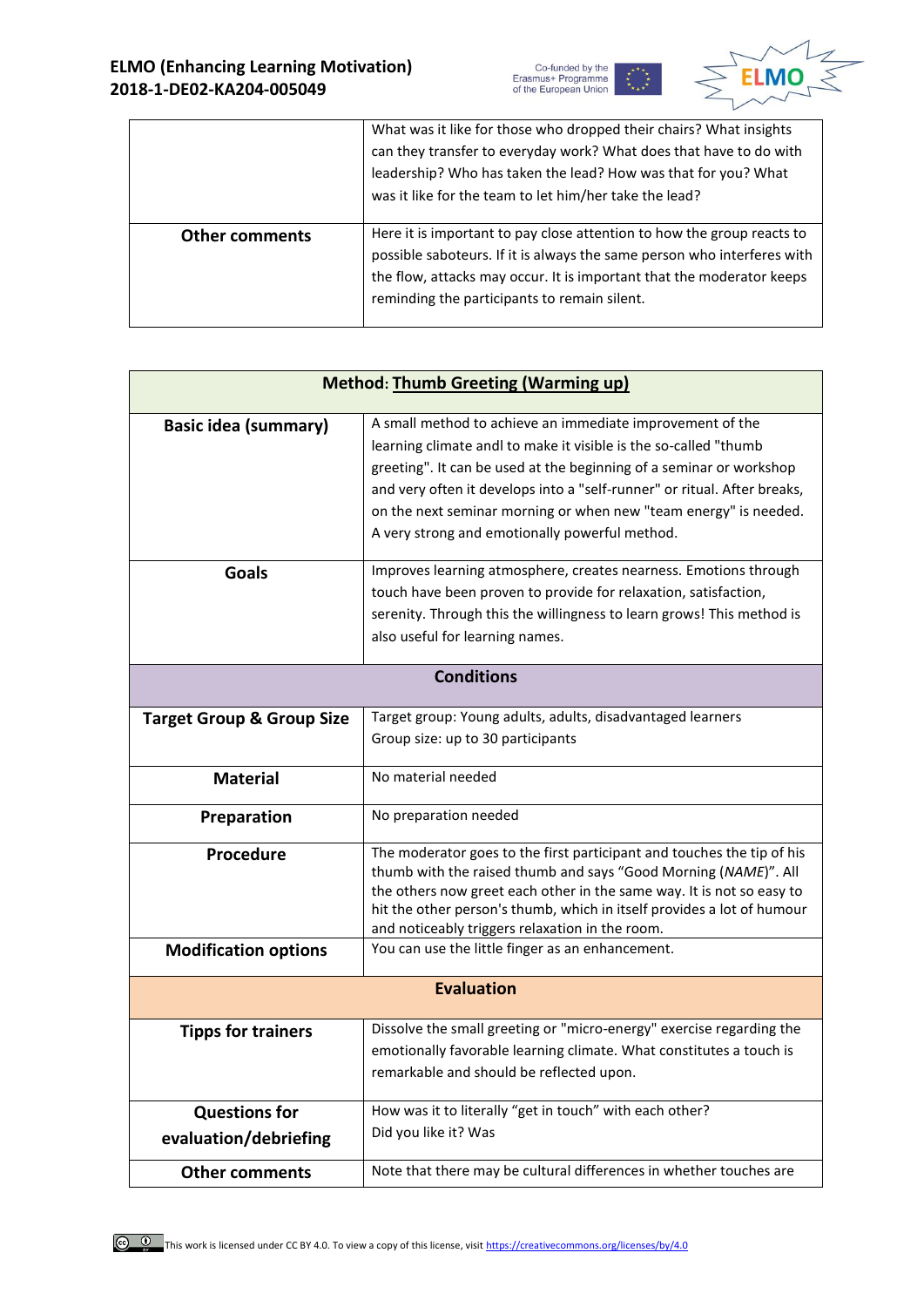



| accepted, e.g. between different genders. Also, the thumb raised in |
|---------------------------------------------------------------------|
| different cultures may mean different things.                       |
|                                                                     |

|                                               | Method: World Café                                                                                                                                                                                                                                                                                                                    |
|-----------------------------------------------|---------------------------------------------------------------------------------------------------------------------------------------------------------------------------------------------------------------------------------------------------------------------------------------------------------------------------------------|
| <b>Basic idea (summary)</b>                   | World-Café is a method of group work where discussion and<br>reflection can take place                                                                                                                                                                                                                                                |
| <b>Goals</b>                                  | The aim of this method is to look at a topic from several angles and to<br>promote communication between the participants.                                                                                                                                                                                                            |
|                                               | <b>Conditions</b>                                                                                                                                                                                                                                                                                                                     |
| <b>Target Group &amp; Group Size</b>          | Target group: Young adults, adults, disadvantaged learners (if there<br>are no language barriers)<br>Group size: Suitable for bigger groups (15-1.500), depending on the<br>size of the room, the amount of tables etc.                                                                                                               |
| <b>Material</b>                               | Flipcharts, Tables, Pens, big room                                                                                                                                                                                                                                                                                                    |
| Preparation                                   | Think about the questions or topics you want the group to discuss.<br>Write one on each flipchart<br>For 20 People $\rightarrow$ four or five tables in the room with enough space<br>between each other                                                                                                                              |
| Procedure                                     | Explain the method and the goal and build Group<br>Put the Charts on table<br>7 Minutes for each group to discuss the question<br>They write their results on the flipchart<br>Then change the table (rotation)<br>The results can be presented by one participant that stays at one<br>table the whole time or by the seminar leader |
| <b>Modification options</b>                   | They write one own flipchart with the results and present this<br>afterwards<br>If so: the group write one own flipchart with the results and present<br>this afterwards                                                                                                                                                              |
|                                               | <b>Evaluation</b>                                                                                                                                                                                                                                                                                                                     |
| <b>Tipps for trainers</b>                     | There should be enough space for communicating. Try not to<br>comment on the discussions.<br>The time that the individual groups get for the tables can be decided<br>in advance in the plenum (democratic principle).                                                                                                                |
| <b>Questions for</b><br>evaluation/debriefing | How easy was it for you to give your opinion? Was there someone<br>who dominated the conversation? How could the many individual<br>views be summarized into a few key points? Were there points that                                                                                                                                 |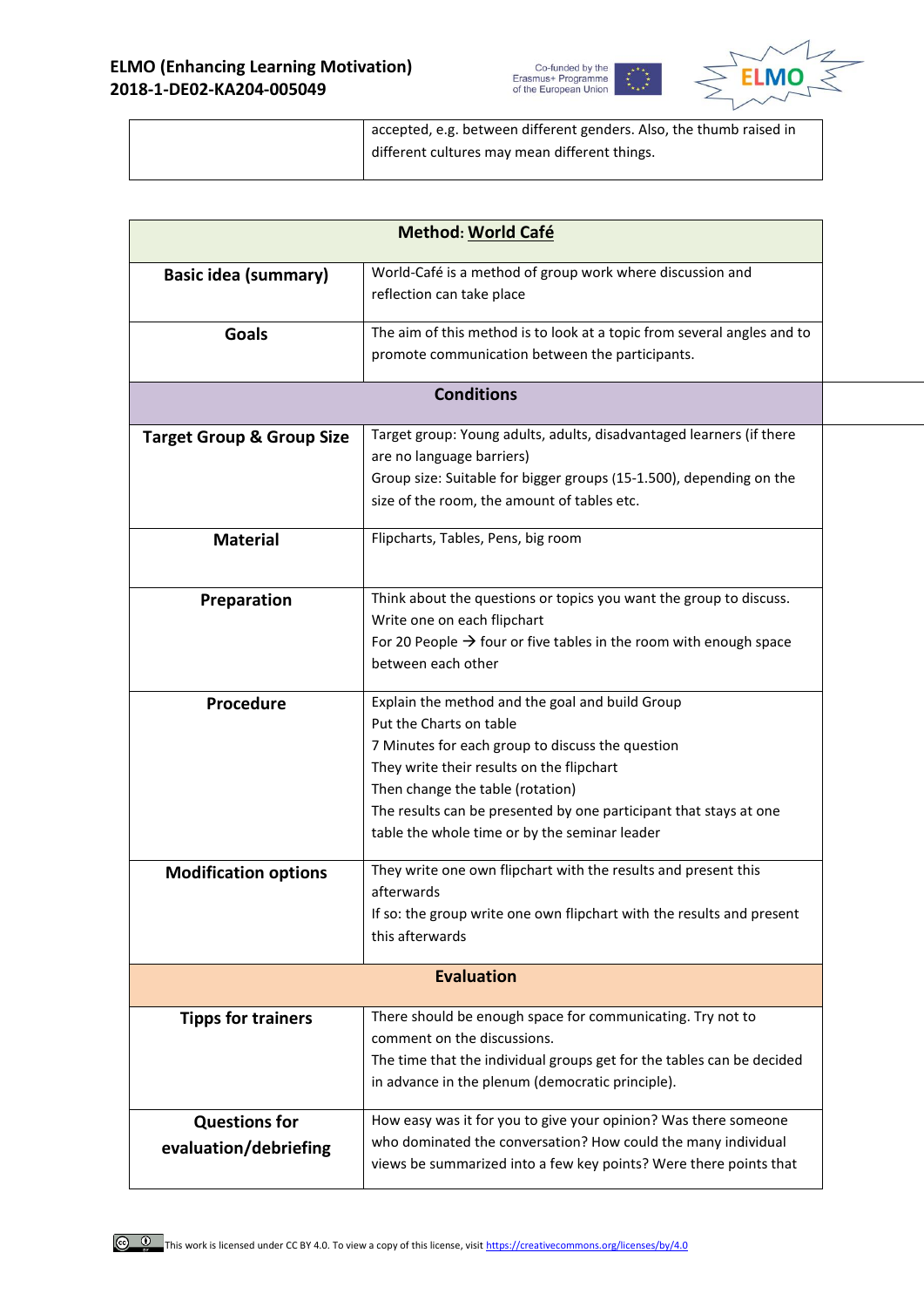



| were discussed away? Were the quiet ones also motivated to express |
|--------------------------------------------------------------------|
| themselves? If so, how?                                            |
|                                                                    |

| <b>Method: Skilled Hand Excercise</b>         |                                                                                                                                                                                                                                                                                            |
|-----------------------------------------------|--------------------------------------------------------------------------------------------------------------------------------------------------------------------------------------------------------------------------------------------------------------------------------------------|
| <b>Basic idea (summary)</b>                   | This exercise helps people find out more about each other. It may<br>also help some people to get into a positive and confident head<br>space.                                                                                                                                             |
| <b>Goals</b>                                  | build trust in a group by sharing personal stories with each other                                                                                                                                                                                                                         |
|                                               | <b>Conditions</b>                                                                                                                                                                                                                                                                          |
| <b>Target Group &amp; Group Size</b>          | Target group: Young adults, adults, disadvantaged learners (if there<br>are no language barriers)<br>Group size: $4 - 100$ people                                                                                                                                                          |
| <b>Material</b>                               | Pieces of Paper, pens                                                                                                                                                                                                                                                                      |
| Preparation                                   | No preparation needed                                                                                                                                                                                                                                                                      |
| Procedure                                     | Hand out paper and pens. Ask everyone to draw around their hands<br>and to write something they do well into each of the fingers. Split into<br>pairs. Pairs take turns discussing things they do well and how they<br>acquired those skills.                                              |
| <b>Modification options</b>                   | Or if people know each other already, they could draw round their<br>hand and add their name, and then other members of the group<br>could add in their skills.                                                                                                                            |
| <b>Evaluation</b>                             |                                                                                                                                                                                                                                                                                            |
| <b>Tipps for trainers</b>                     | Be aware that this exercise could be demoralising for anyone who<br>doesn't value or recognise their own skills!<br>Try giving very varied prompts for things people might consider skills,<br>to give the maximum chance that everyone can think of something to<br>write in each finger! |
| <b>Questions for</b><br>evaluation/debriefing | How easy or difficult was it to find five skills that you achieved? If it<br>was very hard, why?<br>How do you feel about the other persons achievements?                                                                                                                                  |

| <b>Method: Compliments</b>  |                                                                                                                                                                                      |
|-----------------------------|--------------------------------------------------------------------------------------------------------------------------------------------------------------------------------------|
| <b>Basic idea (summary)</b> | Accepting and expressing compliments and criticism requires a whole<br>portion of self-confidence. Many people feel uncomfortable. The<br>following exercise can make them stronger. |
| Goals                       | This method strengthens self-confidence: giving and receiving                                                                                                                        |

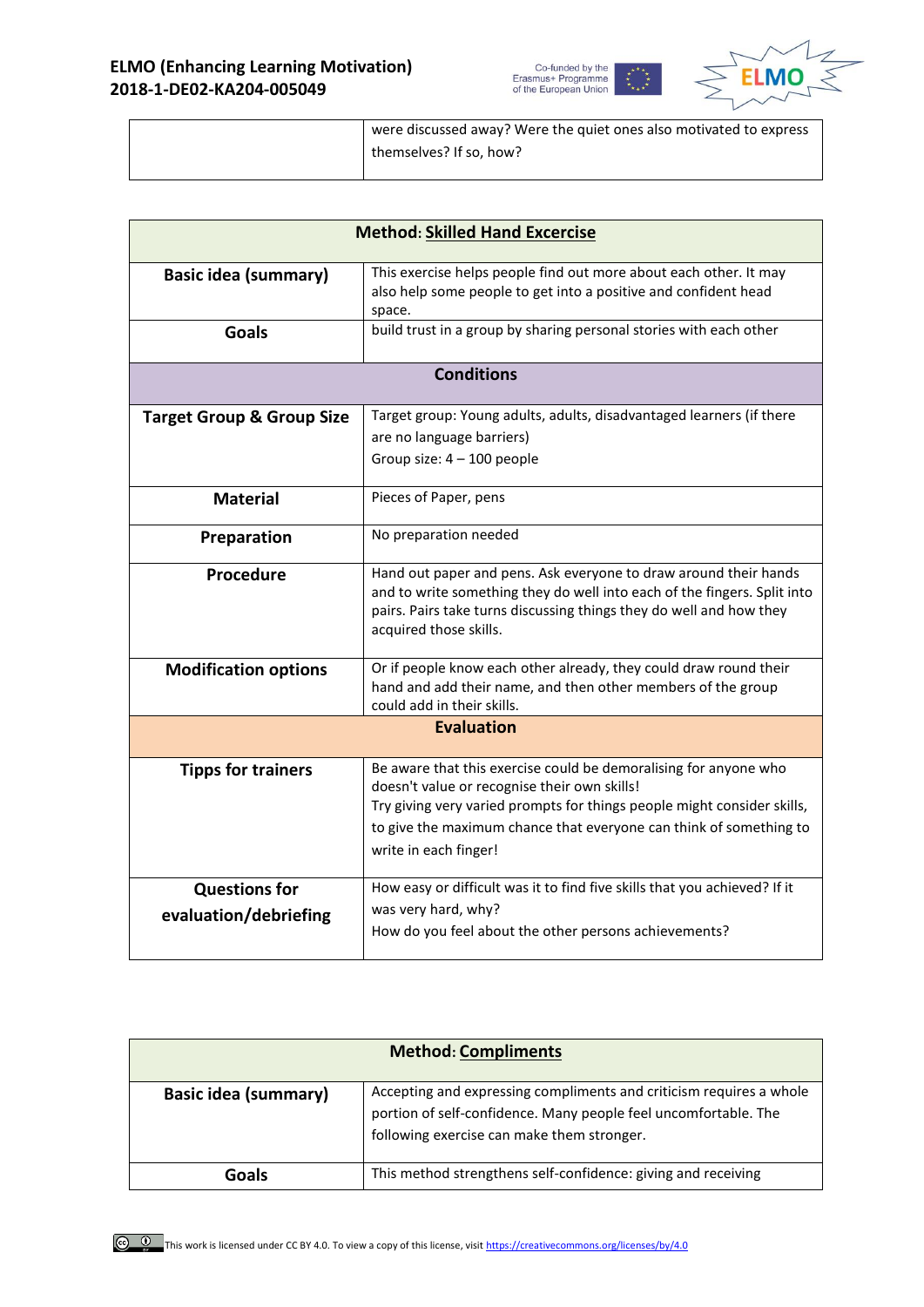



|                                               | compliments gives a pleasant feeling and an awareness of one's own                                                                                                                                                                                                                                                                                                                                                                                                                                                                                                                                       |
|-----------------------------------------------|----------------------------------------------------------------------------------------------------------------------------------------------------------------------------------------------------------------------------------------------------------------------------------------------------------------------------------------------------------------------------------------------------------------------------------------------------------------------------------------------------------------------------------------------------------------------------------------------------------|
|                                               | strengths and those of others. Improves group bonding.                                                                                                                                                                                                                                                                                                                                                                                                                                                                                                                                                   |
|                                               |                                                                                                                                                                                                                                                                                                                                                                                                                                                                                                                                                                                                          |
|                                               | <b>Conditions</b>                                                                                                                                                                                                                                                                                                                                                                                                                                                                                                                                                                                        |
| <b>Target Group &amp; Group Size</b>          | Target group: Young adults, adults, disadvantaged learners                                                                                                                                                                                                                                                                                                                                                                                                                                                                                                                                               |
|                                               | Group size: up to 30 participants, but better for smaller groups                                                                                                                                                                                                                                                                                                                                                                                                                                                                                                                                         |
| <b>Material</b>                               | Paper, scissor, pens, container for the paper                                                                                                                                                                                                                                                                                                                                                                                                                                                                                                                                                            |
| Preparation                                   | Prepare small pieces of paper                                                                                                                                                                                                                                                                                                                                                                                                                                                                                                                                                                            |
| Procedure                                     | The group members receive small slips of paper which they label with<br>their names. The notes are mixed. Then everyone draws one of them.<br>Those who draw their own name quickly put the note back. The group<br>now sits in a circle. One after the other, everyone must stand up and<br>pay a compliment to the group member whose name they have<br>drawn.<br>The addressed group members try to give the compliment with an<br>honest to receive your consent. You can answer the compliment with<br>statements such as<br>how:<br>- I'm glad.<br>- I like to hear that.<br>- That's good for me. |
|                                               | If you can't get a word out, you can just smile friendly or nod<br>seriously.                                                                                                                                                                                                                                                                                                                                                                                                                                                                                                                            |
| <b>Modification options</b>                   | The group can also stand up completely and walk through the room.<br>One gets a compliment and then looks for the person to whom he has<br>to pay a compliment. So movement comes in and the compliments<br>are not audible for everyone. This variant is good if the groups don't<br>know each other so well yet.                                                                                                                                                                                                                                                                                       |
|                                               | <b>Evaluation</b>                                                                                                                                                                                                                                                                                                                                                                                                                                                                                                                                                                                        |
| <b>Tipps for trainers</b>                     | Give the participants the information that all compliments are good.<br>If they can't think of anything about the personality of the other, they<br>can think of a compliment about the look or a great<br>gesture/expression of the other.                                                                                                                                                                                                                                                                                                                                                              |
| <b>Questions for</b><br>evaluation/debriefing | How difficult was it to endure compliments and react to them without<br>contradiction? How difficult was it to directly express compliments?<br>How did the group members feel during the exercise? How do they<br>feel now that they were 'on'? Which answers and reactions were<br>particularly appropriate?                                                                                                                                                                                                                                                                                           |

| <b>Method: The outsider</b> |                                                                                                                                                                                                         |
|-----------------------------|---------------------------------------------------------------------------------------------------------------------------------------------------------------------------------------------------------|
| <b>Basic idea (summary)</b> | This method is used to experience the emotional state of being an<br>outsider or a minority and to observe how majorities/big groups act<br>toward differencies This method is very special and will be |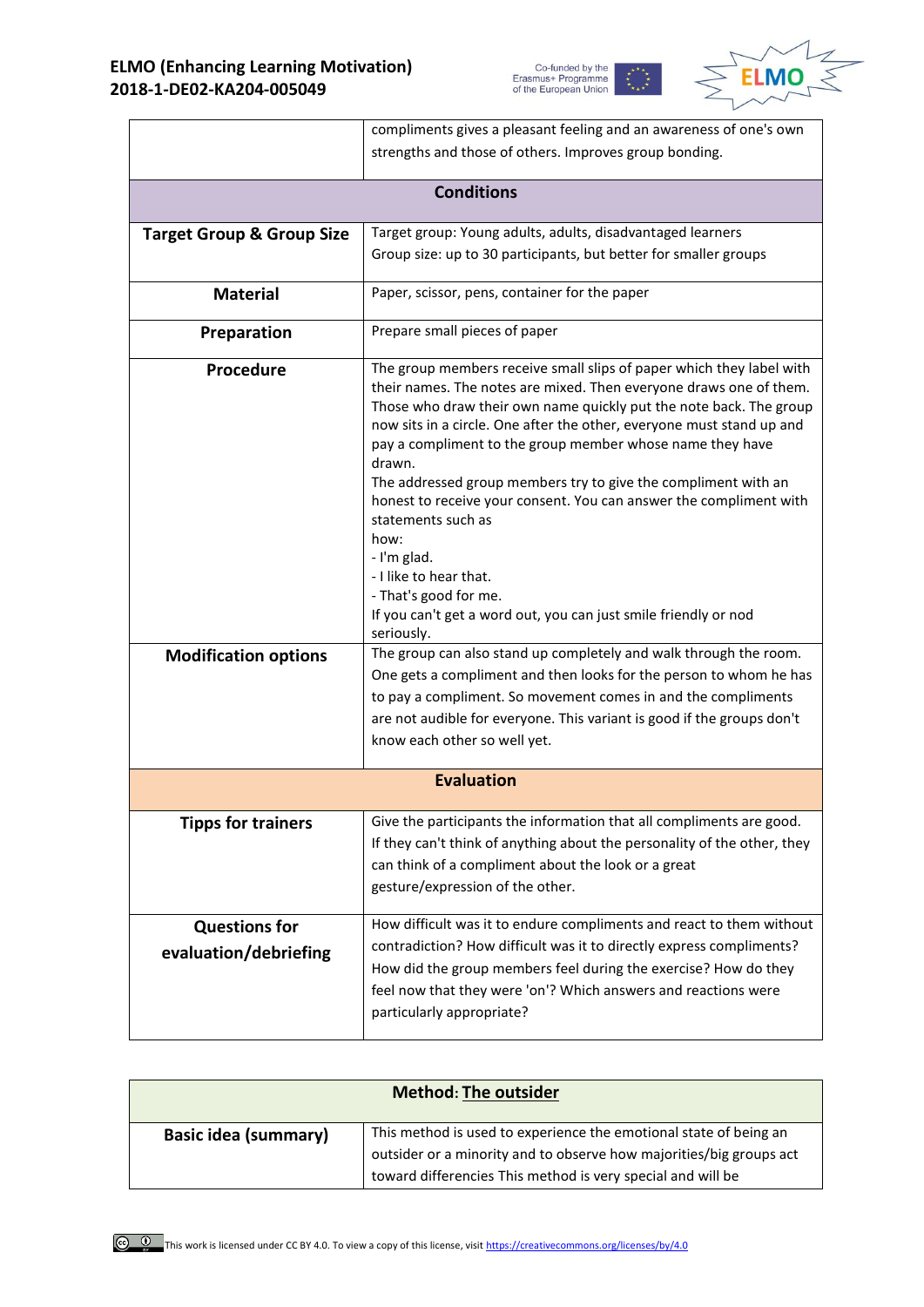



|                                      | remembered.                                                                                                               |
|--------------------------------------|---------------------------------------------------------------------------------------------------------------------------|
| Goals                                | Showing group dynamics, reflection on social behavior, creating                                                           |
|                                      | strong emotions                                                                                                           |
|                                      | <b>Conditions</b>                                                                                                         |
| <b>Target Group &amp; Group Size</b> | Target group: Young adults, adults, disadvantaged learners (if there                                                      |
|                                      | are no physical barriers)                                                                                                 |
|                                      | Group size: 15-50                                                                                                         |
| <b>Material</b>                      | Very small pieces of paper and adhesive tape (better: blank stickers)                                                     |
| Preparation                          | Create sticker/paper groups to equip the participants with.                                                               |
|                                      | Depending on the size of the group, at least 5 different note groups                                                      |
|                                      | should be created. These are provided with symbols. These symbols                                                         |
|                                      | also have colours. Vary these, but also work with either color or                                                         |
|                                      | symbol overlaps. There has to be one single symbol without a group<br>or an overlap with the others: that's the outsider. |
|                                      |                                                                                                                           |
| Procedure                            | First ask the participants to close their eyes and warn them that they                                                    |
|                                      | wil be touched in the face. Then place the stickers on their foreheads.                                                   |
|                                      | Stick them randomly, but choose the outsider wisely in advance.                                                           |
|                                      | Ask them to open their eyes and give the instruction "group yourself                                                      |
|                                      | in silence!"                                                                                                              |
|                                      | Don't answer questions.                                                                                                   |
|                                      | Wait until the participants grouped themselves, reply "no" and wait<br>some more minutes.                                 |
|                                      | Wait to see if groups include "the outsider".                                                                             |
|                                      | End the process and thank the group.                                                                                      |
|                                      |                                                                                                                           |
| <b>Modification options</b>          |                                                                                                                           |
|                                      | <b>Evaluation</b>                                                                                                         |
| <b>Tipps for trainers</b>            | The game master must get the group to be completely calm. The                                                             |
|                                      | evaluation is important and should be given enough time. Individual                                                       |
|                                      | participants can speak about how they felt and what strategy they                                                         |
|                                      | applied and how they perceived the others.                                                                                |
| <b>Questions for</b>                 | How did you go about it? How did you feel as part of a group/as an                                                        |
| evaluation/debriefing                | outsider? What is the best way to solve the game?                                                                         |
| <b>Other comments</b>                | This game can be used excellently in seminar scenarios with the topic                                                     |
|                                      | political education. Especially when it comes to the topic of exclusion.                                                  |
|                                      |                                                                                                                           |

| <b>Method: Expressing Emotions</b> |                                                                                                                                      |
|------------------------------------|--------------------------------------------------------------------------------------------------------------------------------------|
| <b>Basic idea (summary)</b>        | Here we work with the emotion cards that our Turkish partners have<br>created. It is useful for expressing and recognizing emotions. |